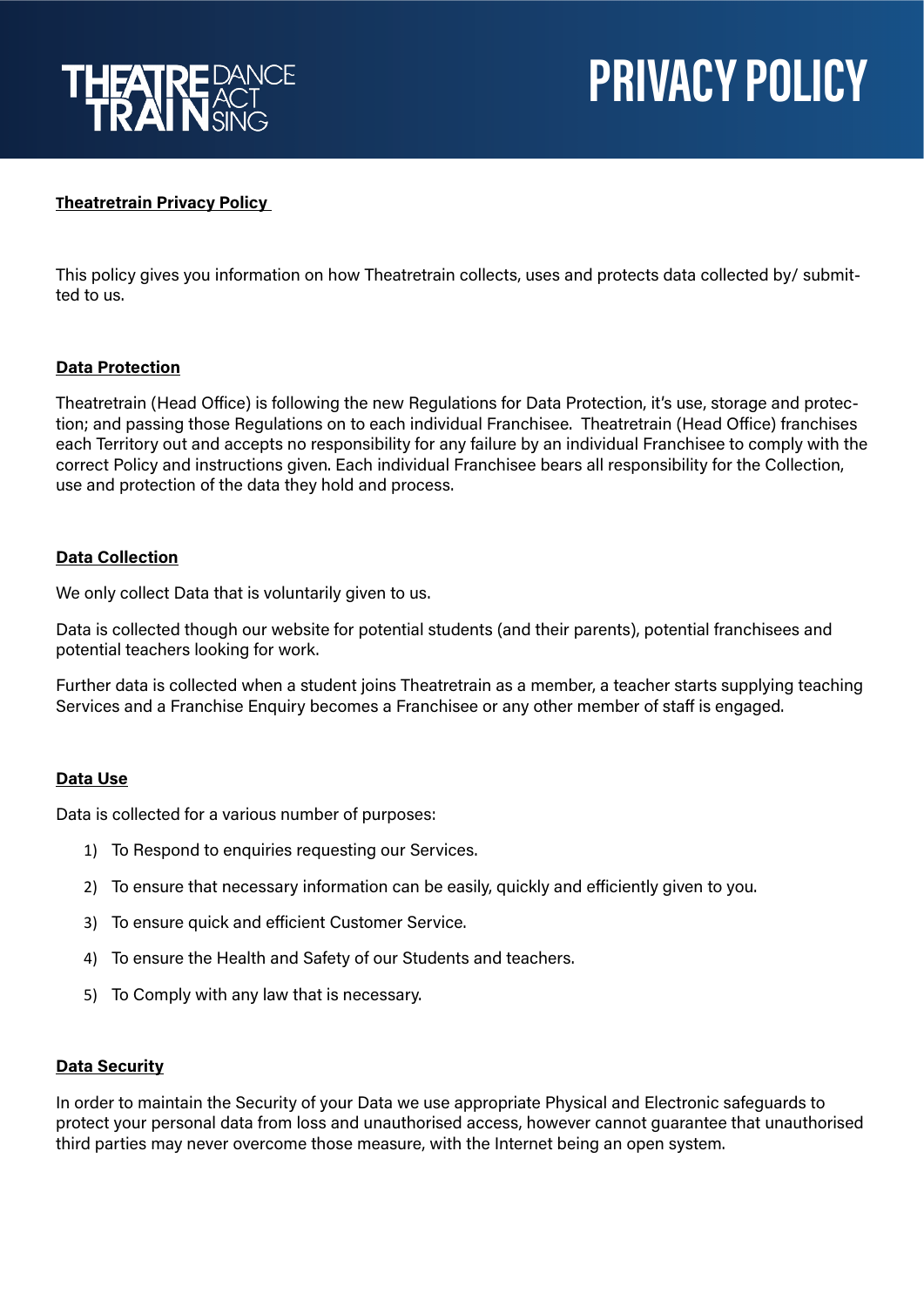## **Data Retention**

You Data is only held for the following reasons:

- 1) Student data is only held whilst Students are current members of classes and is destroyed once a student leaves and there are no outstanding fees to be paid, unless required for Legal reasons.
- 2) Teachers' data is only held whilst they are providing teaching Services for Theatretrain, on leaving, information is destroyed, unless required for Legal reasons.
- 3) Franchisees data is only held whilst they are current Franchisees and once no longer a franchisee, will be destroyed, unless required for Legal reasons.
- 4) Email addresses for Newsletter Sign up are held, if you no longer want to receive the Monthly newsletter, please unsubscribe.

# **Third Party Websites- we are not held responsible for the Data Security system of any third party website.**

## **Your rights**

You have the right to

- 1) see any of the information held by us for you (and your child/ren), please see your Centre Director.
- 2) change or delete it. Please note that certain information if deleted may compromise the membership of your child with Theatretrain.

Any changes will be implemented within one Calendar month.

## **Changes to our Policy**

Theatretrain retains the right to update our Privacy Policy at any time and if so will post this fact on our Main website and will do our utmost to ensure that you have received a notification from your Centre Director.

## **Sharing personal information**.

We do not use your data for anything else and it will NEVER be passed onto Third Parties, with the following exceptions

- 1) To the Local Authority when required for childrens' performances.
- 2) To the relevant bodies when exams are taken
- 3) If a Franchise Territory is sold onto another person, then your data will be transferred to the new Centre Director, in order to maintain consistency and Customer Service.
- 4) To medical bodies in case of emergency.
- 5) For any other legal requirement.